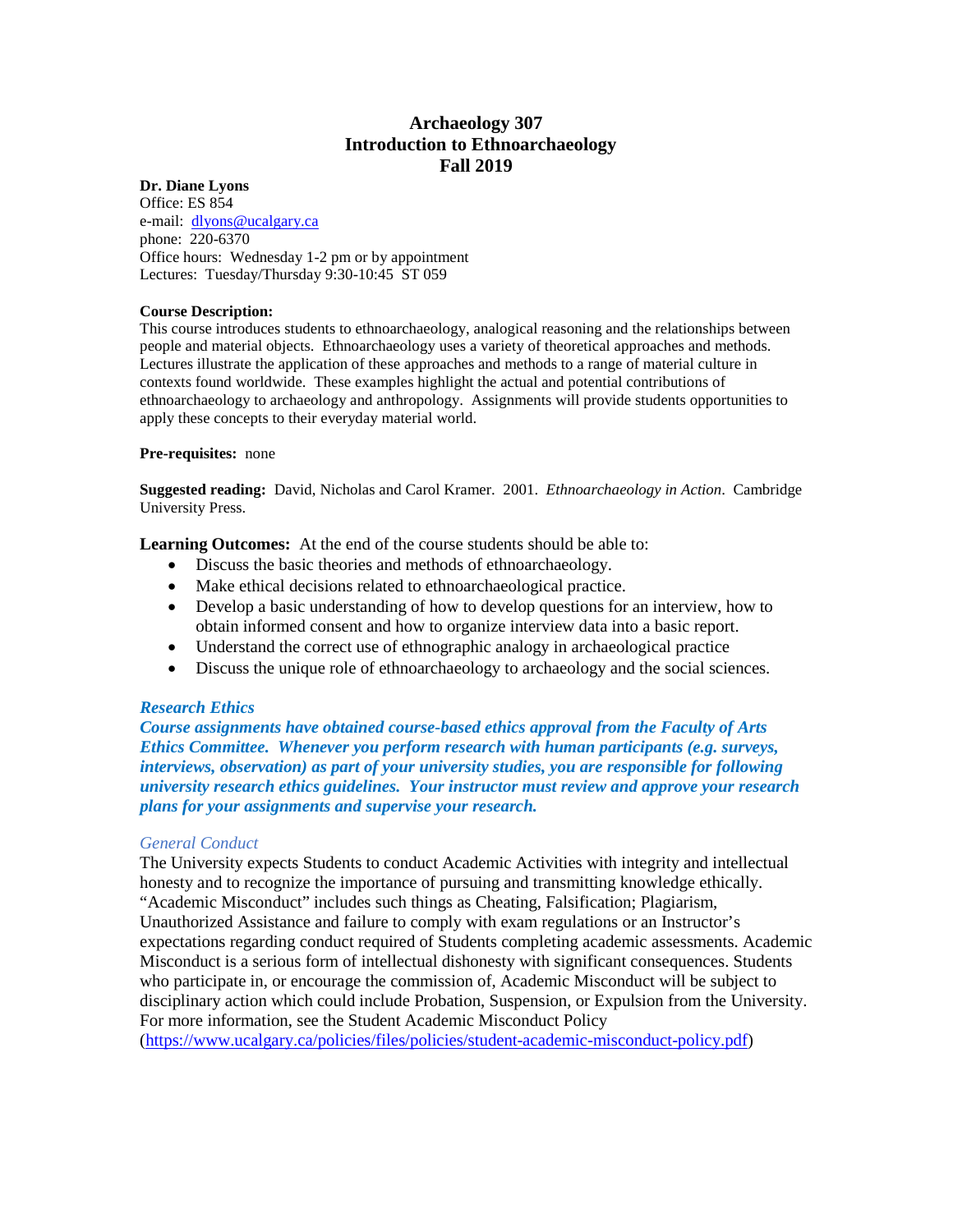#### **Assignments, exams, and quiz schedule**

The use of notes, computers, cell-phones and other electronic devices are not allowed in exams and quizzes. While students can bring a screw top sealed water bottle to an exam, no paper-ish cups with plastic tops that can tip and spill are allowed. Do not bring crunchy and smelly lunches or snacks because they are distracting to other students.

#### **Exam 1:**

Thursday lecture period October 3 (25% of final grade) short answer/essay **Assignment 1: Students must submit email copies of assignment questions for approval before starting the assignment, questions should be emailed and approved at least 2 weeks prior to the due date. Ethics requirement.** Thursday lecture period October 17 (20% of final grade) **Exam 2:**  Tuesday lecture period November 5 (20% of final grade) short answer/essay **Assignment 2: Students must submit email copies of assignment questions for approval before starting the assignment, questions should be emailed and approved at least 2 weeks prior to the due date. Ethics** 

#### **requirement.**

Tuesday lecture period November 19 (20% of final grade) Last quiz: Thursday lecture period December 5 (15% of final grade) short answer/multiple choice

### **Mark Distributions are determined as follows:**

| $A+$ | 66.00-70.99   | $C_{\pm}$ |
|------|---------------|-----------|
| А    | 61.00-65.99   |           |
| А-   | 56.00-60.99   | $C-$      |
| $B+$ | 53.00-55.99   | $D+$      |
| В    | 50.00-52.99   |           |
| В-   | below $49.99$ | F         |
|      |               |           |

#### **Assignments**

It is important that information gathered by observation or interview of informants be kept confidential. The importance of informed consent and the ethics of conducting ethnoarchaeological research are discussed in Weeks 2 and 3. **CLASSES IN WEEKS 2 AND 3 ARE MANDATORY FOR ALL STUDENTS.** This is a qualification of the Faculty of Arts ethical approval of this course and all **students will be required to sign an attendance form in class.**

All data in assignments are marked by the instructor and returned to the student. Do not identify individuals by name. Refer to your informants only by a number, age, gender or other relevant but general information. All individuals interviewed must be aware of the purpose of your study and provide voluntary and informed consent before interviews begin. **Raw notes from interviews must be collected in handwritten form only.** The raw notes and signed consent forms will be collected, stored according to university ethics requirements for two years and later shredded in confidential shredding by the instructor. Handing in raw notes and informed consent forms from interviewees to the instructor is a requirement of the assignment.

These assignments simulate an ethnoarchaeological study, but owing to the constraints of time and circumstance, they may not fit the precise definition of ethnoarchaeology found in the literature. But you will be using ethnoarchaeological methods for a problem that archaeologists address and that are covered in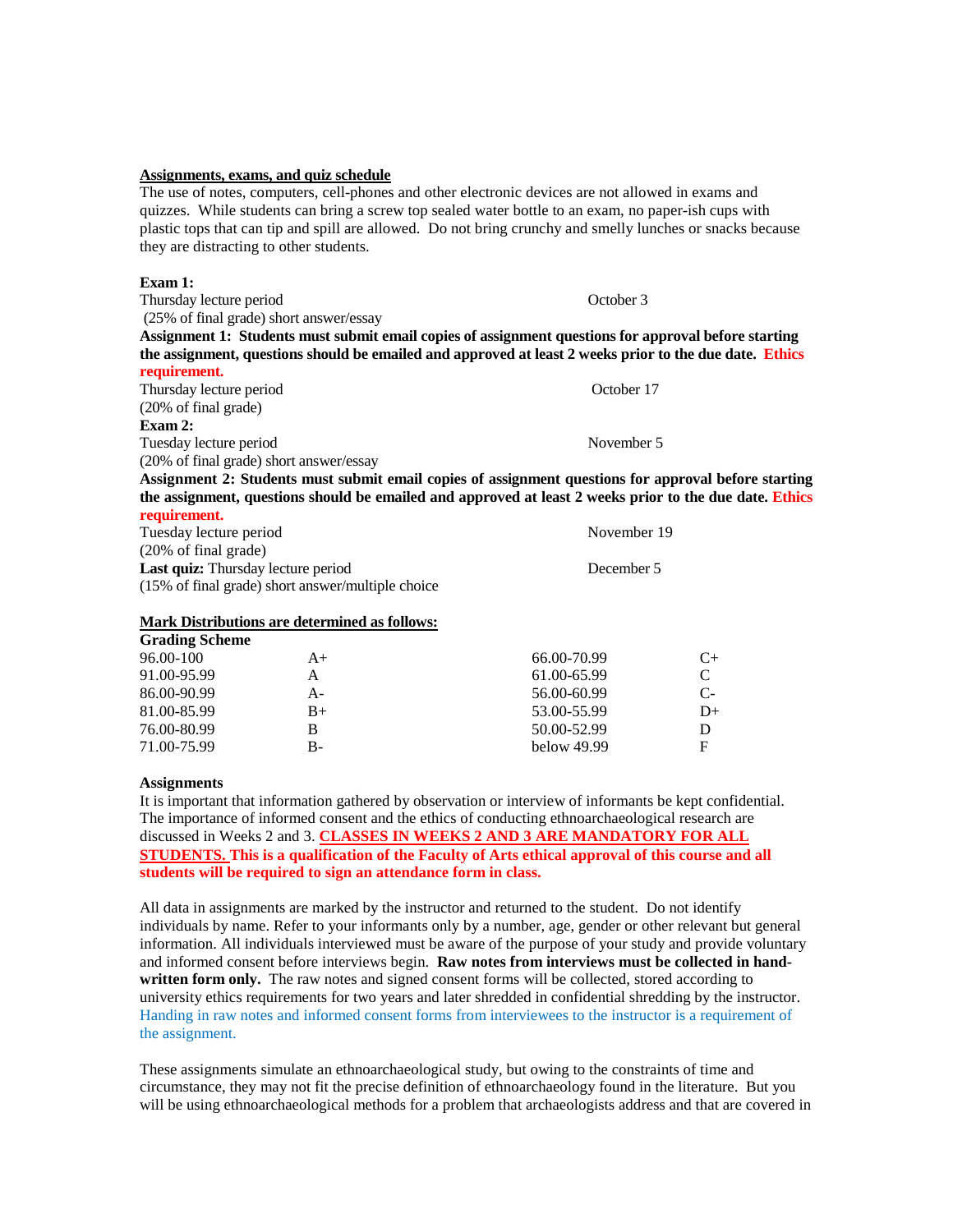lecture topics. The purpose of the assignments is to develop interviewing skills including preparing questions to answer specific research goals, to conduct interviews and observations, to collate data, and to arrive at some conclusions. The size of the interviews is selected to develop research skills and are not intended to be a statistical sample. Note that you are obliged by research ethics to keep information from interviews confidential and none of the data collected is to be used for future course work or research.

Students do not need to pass every course component in order to pass the course, however, students must complete all elements of the course (quizzes, assignments, exams) in a diligent manner in order to complete the course.

Students are responsible for their own note taking. Powerpoint notes are minimal outlines and are not a substitute for in-class note taking (I do not publish images from classroom powerpoint presentations on D2L).

Missed exams and quizzes. Makeup exams will be different from the original exam in makeup and content. For instance, if the exam is multiple choice, then the makeup exam will be essay or fill in the blanks.

## **Copyright Information**

Lectures, demonstrations, performances, and any other course material provided by an instructor includes copyright protected works under the Copyright Act and all forms of electronic or mechanical recording of lectures, laboratories, tutorials, presentations, performances, electronic (computer) information, the duplication of course material, and to the translation of recordings or transcriptions of any of these materials to another form by electronic or mechanical means by students is not permitted, except.

- o As a formal accommodation as assessed by the Student Accessibility Services and only for individual private study and only at the discretion of the instructor.
- o With the permission of the instructor, students without a formal accommodation may audio record lectures, provided that the student and instructor sign a release form available from departmental and faculty offices. A copy of the Release form shall be retained by the instructor and by the department in which the course is offered. Any audio recording by students is permitted only for the purposes of private study by the individual student. Students may not distribute, email or otherwise communicate these materials to any other person.
- o For any other use, whether by duplication, transcription, publication, sale or transfer of recordings, written approval must be obtained from the instructor for the specific use proposed.
- o Any use other than that described above (e.g. distributing, emailing or otherwise communicating these materials to any other person, constitutes academic misconduct and may result in suspension or expulsion.
- o Students are encouraged to make notes of classroom discussions, lectures, demonstrations etc.

All **students** are required to read the University of Calgary policy on Acceptable Use of Material Protected by Copyright [\(www.ucalgary.ca/policies/files/policies/acceptable-use-of-material](http://www.ucalgary.ca/policies/files/policies/acceptable-use-of-material-protected-by-copyright.pdf)[protected-by-copyright.pdf\)](http://www.ucalgary.ca/policies/files/policies/acceptable-use-of-material-protected-by-copyright.pdf) and requirements of the copyright act [\(https://laws](https://laws-lois.justice.gc.ca/eng/acts/C-42/index.html)[lois.justice.gc.ca/eng/acts/C-42/index.html\)](https://laws-lois.justice.gc.ca/eng/acts/C-42/index.html) to ensure they are aware of the consequences of unauthorized sharing of course materials (including instructor notes, electronic versions of textbooks etc.). Students who use material protected by copyright in violation of this policy may be disciplined under the Non-Academic Misconduct Policy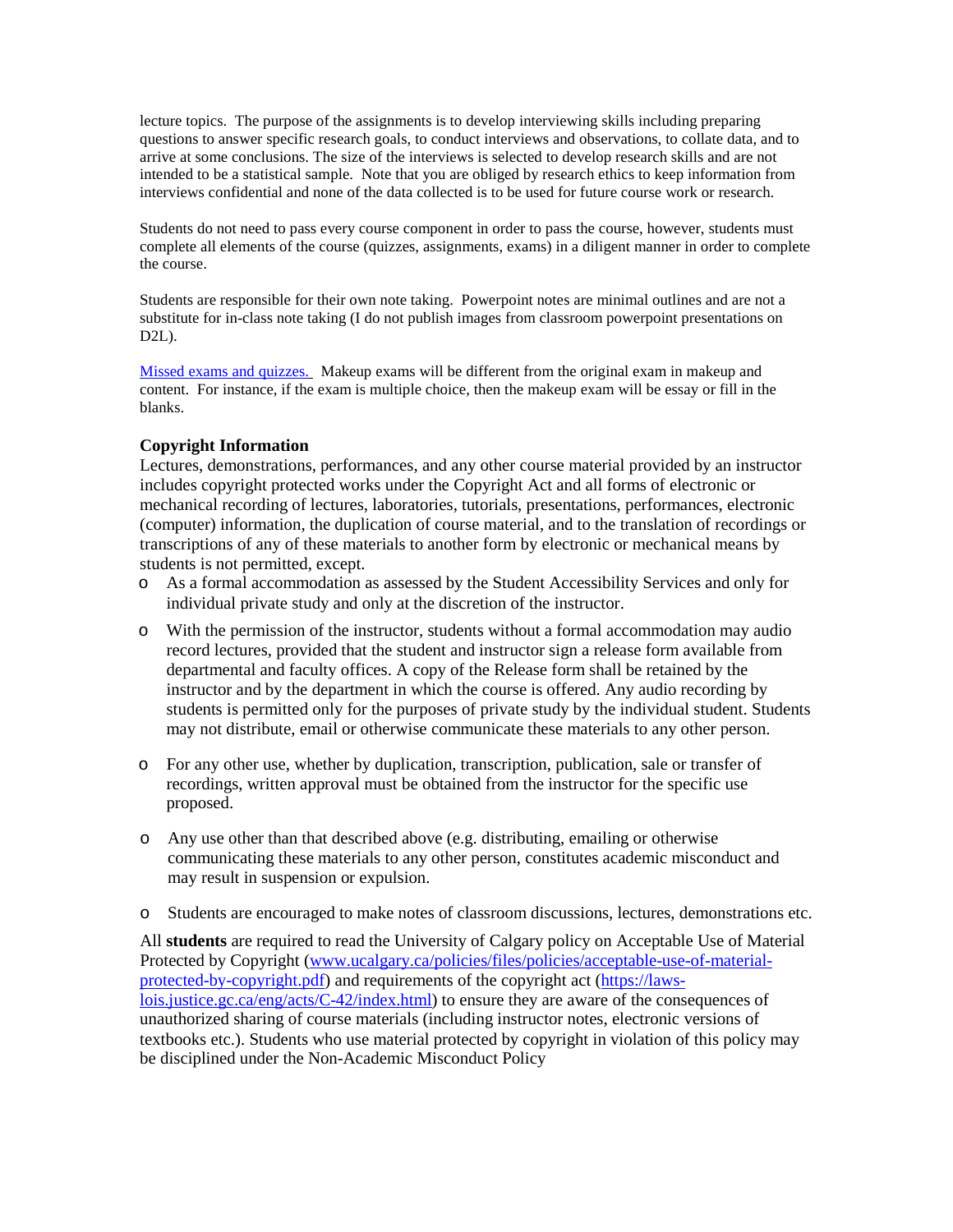# **Course Outline**

# **Note that the dates for exams/assignments are fixed but lecture topics change with the pace of the class.**

### *CLASSES IN WEEKS 2 AND 3 ON ETHICS AND ANALOGICAL REASONING ARE MANDATORY AND STUDENTS MUST SIGN IN OR THEY CANNOT PROCEED TO DATA COLLECTION FOR ASSIGNMENTS 1 & 2. THIS IS PART OF THE FACULTY ETHICS APPROVAL FOR THIS COURSE. THESE LECTURES ARE NOTED IN RED BELOW.*

| Week 1:<br>September 5                  | <b>Background to Ethnoarchaeology</b><br>Course introduction<br>Ethnoarchaeology: what is material practice and how do we use this in archaeology?                                                                                                            |
|-----------------------------------------|---------------------------------------------------------------------------------------------------------------------------------------------------------------------------------------------------------------------------------------------------------------|
| Week 2:<br>September 10<br>September 12 | History of Ethnoarchaeology and Ethics; Analogical reasoning<br>History of ethnographic study in archaeology as background to ethics.<br>Compulsory class: students must sign in.                                                                             |
|                                         | Ethics and the issue of informed consent (AAA, SAA and SSHRC ethics guidelines)<br>Compulsory classes: students must sign in to both classes                                                                                                                  |
| Week 3:<br>September 17<br>September 19 | <b>Ethnoarchaeological Method and Theory</b><br>Analogical reasoning: ethics and good practice<br>Compulsory class: students must sign in.<br>Methods: interview, observation, experimentation and analysis<br>Compulsory class: students must sign in.       |
| Week 4:<br>September 24<br>September 26 | <b>Site formation Processes</b><br>Site Formation Processes (Middle Range Theory)<br>Site formation processes (Geo-ethnoarchaeology)                                                                                                                          |
| Week 5:<br>October 1                    | <b>Food and cuisine</b><br>Ethnoarchaeology of food storage in Alaska; challenging theories of the origins of<br>agriculture                                                                                                                                  |
| October 3                               | <b>Exam 1 (25% of final grade: Thursday class covering material from</b><br>Weeks $1-5$ )                                                                                                                                                                     |
| Week 6:<br>October 8<br>October 10      | Ethnoarchaeology: social identity and politics<br>Food and social identity: social identity, gender, age and status<br>Feasting and drinking: politics of food                                                                                                |
| Week 7:<br>October 15<br>October 17     | Ethnoarchaeology of architecture and cultural landscapes<br>Architecture and how people create identity in place and buildings<br>Social memory and cultural landscapes: non-western ontologies<br>Assignment 1 is due in Thursday class (20% of final grade) |
| Week 8:<br>October 22<br>October 24     | <b>Ceramic Ethnoarchaeology</b><br>Testing archaeological method and theory<br>Ceramics and identity                                                                                                                                                          |
| Week 9:<br>October 29<br>October 31     | <b>Ethnoarchaeology of Technology</b><br>hide workers, metal workers (indigenous ontologies)<br>transmission of cultural knowledge                                                                                                                            |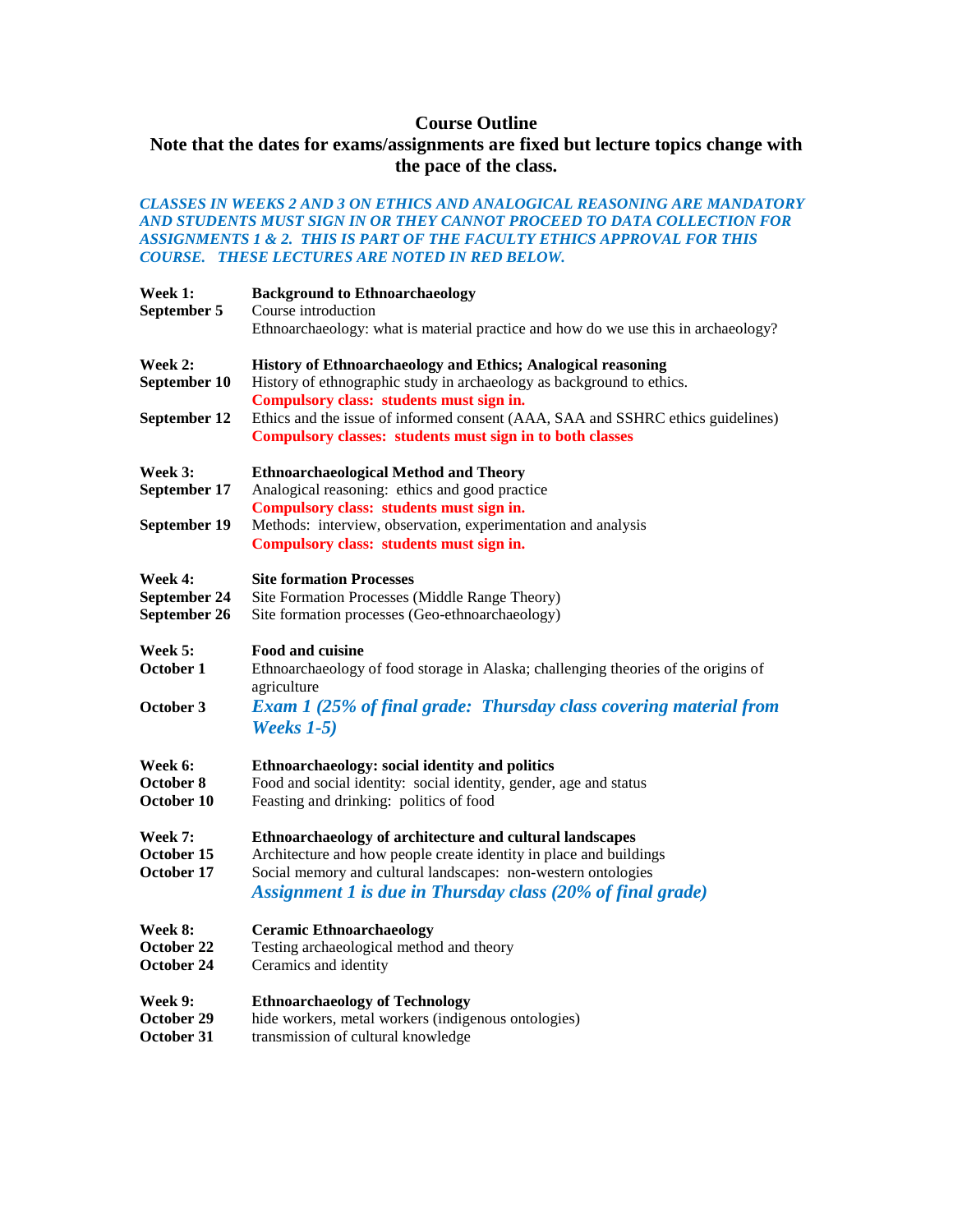| <b>Week 10:</b> | <b>Technological Style</b>                                             |
|-----------------|------------------------------------------------------------------------|
| November 5      | <b>Exam 2 (20% of final grade Tuesday class covering material from</b> |
|                 | <b>Weeks 6-9)</b>                                                      |
| November 7      | technological style: chaîne opératoire                                 |

# **November 9-17 Reading Break no classes**

| <b>Week 11:</b>           | <b>Ethnoarchaeology of Trade: Climate change</b>                             |
|---------------------------|------------------------------------------------------------------------------|
| November 19               | Trade and exchange                                                           |
| November 21               | Climate change<br>Assignment 2 is due on Tuesday class! (20% of final grade) |
| $W_{\alpha\alpha}$ l. 19. | Filmooyahooologu of Ditual                                                   |

| $V$ veer 12.    | EUIII0al Chaeology of Kitual                                                                  |
|-----------------|-----------------------------------------------------------------------------------------------|
| November 26     | Mortuary practices                                                                            |
| November 28     | Ethnoarchaeology of ritual                                                                    |
| <b>Week 13:</b> | Games and other things                                                                        |
| December 3      | games (bull leaping and Meso-American ball games) and their role in contemporary<br>societies |
| December 5      | Last Quiz Thursday class (15% of final grade and covering material                            |
|                 | from Weeks 10-13)                                                                             |

## **Freedom of Information, privacy**

The University of Calgary is committed to protecting the privacy of individuals who work and study at the University or who otherwise interact with the University in accordance with the standards set out in the Freedom of Information and Protection of Privacy Act. The Department of Anthropology and Archaeology keeps exams and any term work not picked up for a minimum of one year after which it is destroyed. Please refer to the following link for detailed information: <http://www.ucalgary.ca/legalservices/foip>

## **Accommodation**

It is the student's responsibility to request academic accommodations according to the University policies. Students requesting an Accommodation on the basis of Disability are required to register with Student Accommodation Services (SAS) by submitting a Request for Accommodation in accordance with the Procedure for Accommodations for Students with Disabilities [\(https://www.ucalgary.ca/policies/files/policies/procedure-for-accommodations-for-students](https://www.ucalgary.ca/policies/files/policies/procedure-for-accommodations-for-students-with-disabilities.pdf)[with-disabilities.pdf\)](https://www.ucalgary.ca/policies/files/policies/procedure-for-accommodations-for-students-with-disabilities.pdf). SAS will issue a Letter of Accommodation which must be presented to either designated contact person within the Department or the appropriate Instructors within 10 days of the beginning of term. Students needing an Accommodation in relation to their coursework or to fulfil requirements for a graduate degree, based on a Protected Ground other than Disability, should communicate this need, preferably in writing, to their Instructor or the Department Head/Dean or to the designated contact person in their Faculty.

## **Support and Resources**

A link to required information that is not course-specific related information found on the Office of the Registrar's website[: https://www.ucalgary.ca/registrar/registration/course-outlines](https://www.ucalgary.ca/registrar/registration/course-outlines)

# Deferred Exams:

A student who is absent from a test for legitimate reasons must discuss an alternative course of action with the instructor. Deferral of the final exam requires Registrar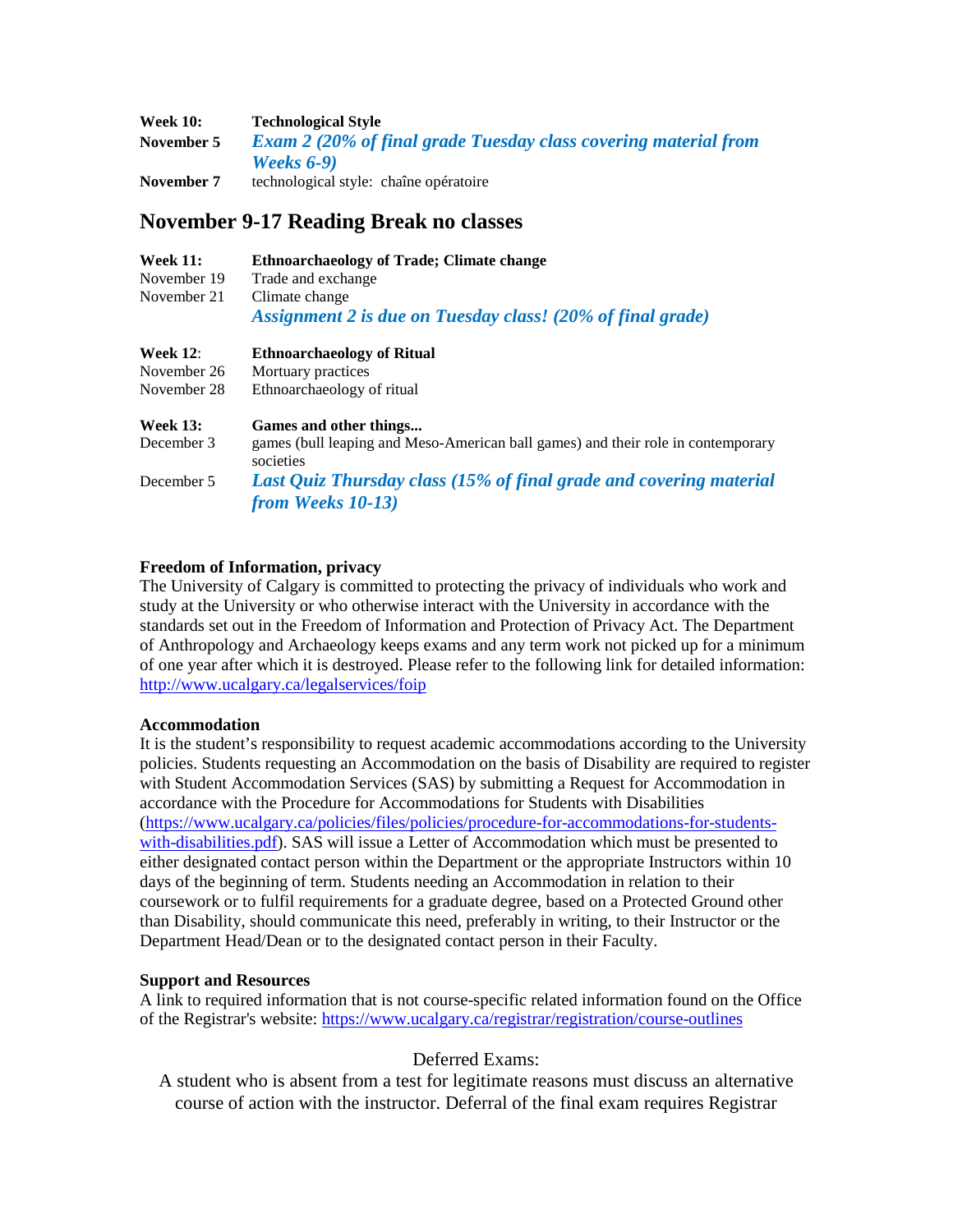approval. The instructor at their discretion may transfer the percentage weight for the test to the final examination, if there is a final examination in the course, set another test, etc. Documentation supporting the reason for missing an exam may be required. Deferred exams may be in a different format than the regularly scheduled exam, e.g. essay style questions instead of multiple choice questions. Students must be aware that they are responsible for payment of any charge associated with the medical assessment and documentation as this service falls outside the realm of services provided by the Provincial Health Care Plan

## Academic misconduct

The University expects Students to conduct Academic Activities with integrity and intellectual honesty and to recognize the importance of pursuing and transmitting knowledge ethically. "Academic Misconduct" includes such things as Cheating, Falsification; Plagiarism, Unauthorized Assistance and failure to comply with exam regulations or an Instructor's expectations regarding conduct required of Students completing academic assessments. Academic Misconduct is a serious form of intellectual dishonesty with significant consequences. Students who participate in, or encourage the commission of, Academic Misconduct will be subject to disciplinary action which could include Probation, Suspension, or Expulsion from the University. For more information see the Student Academic Misconduct Policy

[\(https://www.ucalgary.ca/policies/files/policies/student-academic-misconduct-policy.pdf\)](https://www.ucalgary.ca/policies/files/policies/student-academic-misconduct-policy.pdf)

## Instructor intellectual property

Lectures, demonstrations, performances, and any other course material provided by an instructor includes copyright protected works under the Copyright Act and all forms of electronic or mechanical recording of lectures, laboratories, tutorials, presentations,

performances, electronic (computer) information, the duplication of course material, and to the translation of recordings or transcriptions of any of these materials to another form

by electronic or mechanical means by students is not permitted, except.

- As a formal accommodation as assessed by the Student Accessibility Services and only for individual private study and only at the discretion of the instructor.
- With the permission of the instructor, students without a formal accommodation may audio record lectures, provided that the student and instructor sign a release form available from departmental and faculty offices. A copy of the Release form shall be retained by the instructor and by the department in which the course is offered. Any audio recording by students is permitted only for the purposes of private study by the individual student. Students may not distribute, email or otherwise communicate these materials to any other person.
	- For any other use, whether by duplication, transcription, publication, sale or transfer of recordings, written approval must be obtained from the instructor for the specific use proposed.
- Any use other than that described above (e.g. distributing, emailing or otherwise communicating these materials to any other person, constitutes academic misconduct and may result in suspension or expulsion.
	- Students are encouraged to make notes of classroom discussions, lectures, demonstrations etc.